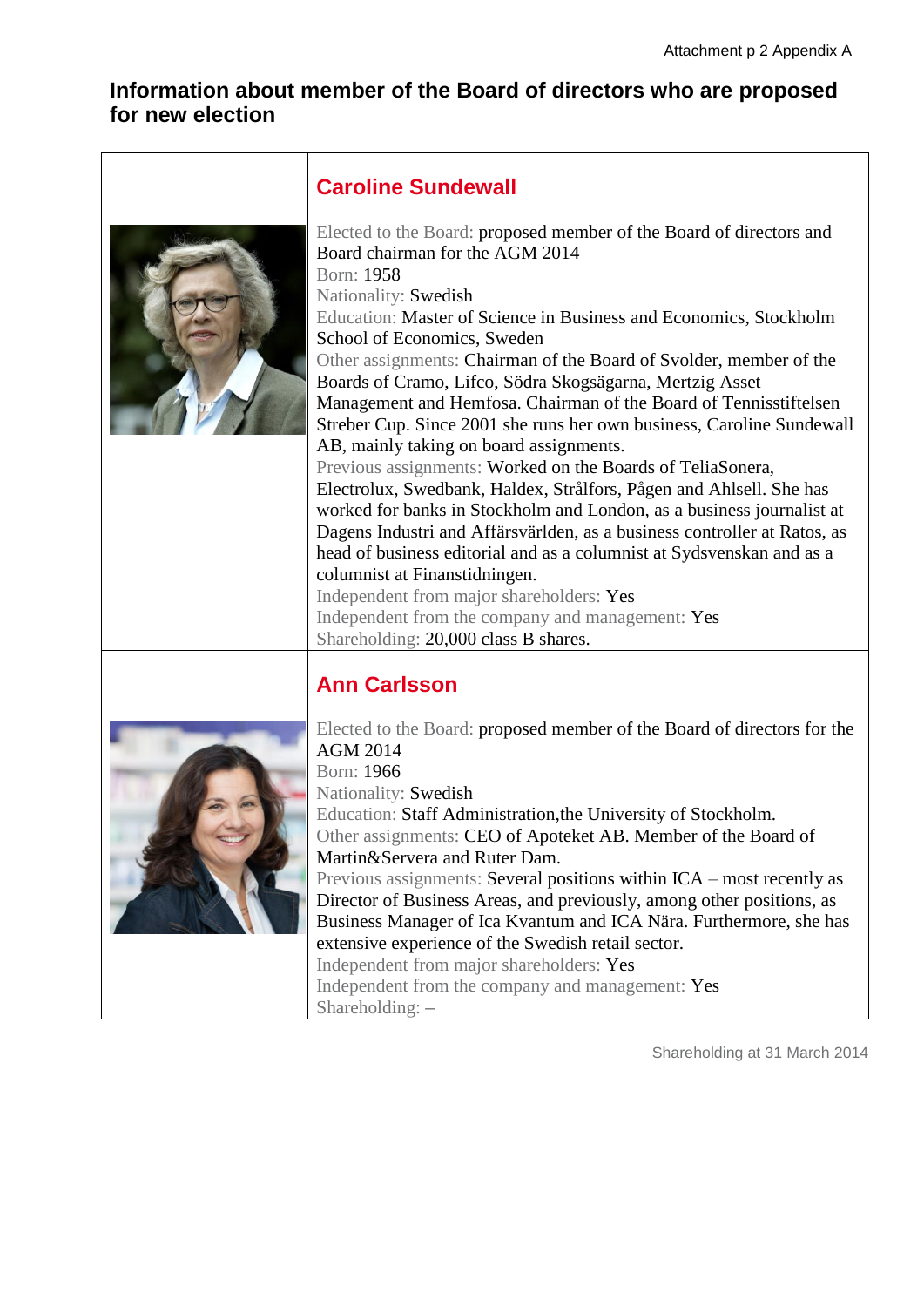# **Information about members of the Board of directors who are proposed for re-election**

| <b>Lilian Fossum Biner</b>                                                                                                                                                                                                                                                                                                                                                                                                                                                                                                                                                                                                                                                                                                                         |
|----------------------------------------------------------------------------------------------------------------------------------------------------------------------------------------------------------------------------------------------------------------------------------------------------------------------------------------------------------------------------------------------------------------------------------------------------------------------------------------------------------------------------------------------------------------------------------------------------------------------------------------------------------------------------------------------------------------------------------------------------|
| Elected to the Board: 11 April 2013<br>Born: 1962<br>Nationality: Swedish<br>Education: BSc, Stockholm School of Economics, Sweden<br>Other assignments: Board member of Oriflame Cosmetics S.A., Thule<br>Group AB, Nobia AB, Melon Fashion Group OJSC, a-connect AG and<br>Givaudan SA.<br>Previous assignments: Has earlier worked at Mc Kinsey & Co<br>Inc, AB Electrolux and Axel Johnson AB.<br>Independent from major shareholders: Yes<br>Independent from the company and management: Yes<br>Shareholding: 5,500 class B shares.                                                                                                                                                                                                          |
| <b>Adriaan Nühn</b>                                                                                                                                                                                                                                                                                                                                                                                                                                                                                                                                                                                                                                                                                                                                |
| Elected to the Board: 15 February 2012<br>Born: 1953<br>Nationality: Dutch<br>Education: M.B.A., University of Puget Sound, Tacoma, Washington,<br>USA and B.A. of Business Administration, Hogere Economische<br>School, Eindhoven, The Netherlands.<br>Other assignments: Board chairman of Sligro Food Group N.V Board<br>member of Kuoni AG, Plukon Foodgroup N.V., Anglovaal Industries<br>Ltd. and Stern Group N.V.<br>Previous assignments: CEO and Board chairman of Sara Lee<br>International and has also held a number of assignments within the Sara<br>Lee Corporation and Procter & Gamble.<br>Independent from major shareholders: Yes<br>Independent from the company and management: Yes<br>Shareholding: 198,363 class B shares. |
| <b>Mikael Svenfelt</b>                                                                                                                                                                                                                                                                                                                                                                                                                                                                                                                                                                                                                                                                                                                             |
| Elected to the Board: 25 August 2008<br>Born: 1966<br>Nationality: Swedish<br>Education: Marketing and business economist, Tibbleskolan, and law<br>studies, Folkuniversitetet, Sweden.<br>Other assignments: CEO and Board member of AB Malfors Promotor.<br>Board chairman of Fjärilshuset Haga Trädgård AB. Board member of<br>Fjärilshuset Haga Trädgård Café AB and Rollox AB.<br>Previous assignments: Senior positions in Nicator Group, Dell Financial<br>Services and GE Capital Equipment Finance AB.<br>Independent from major shareholders: No<br>Independent from the company and management: Yes                                                                                                                                     |